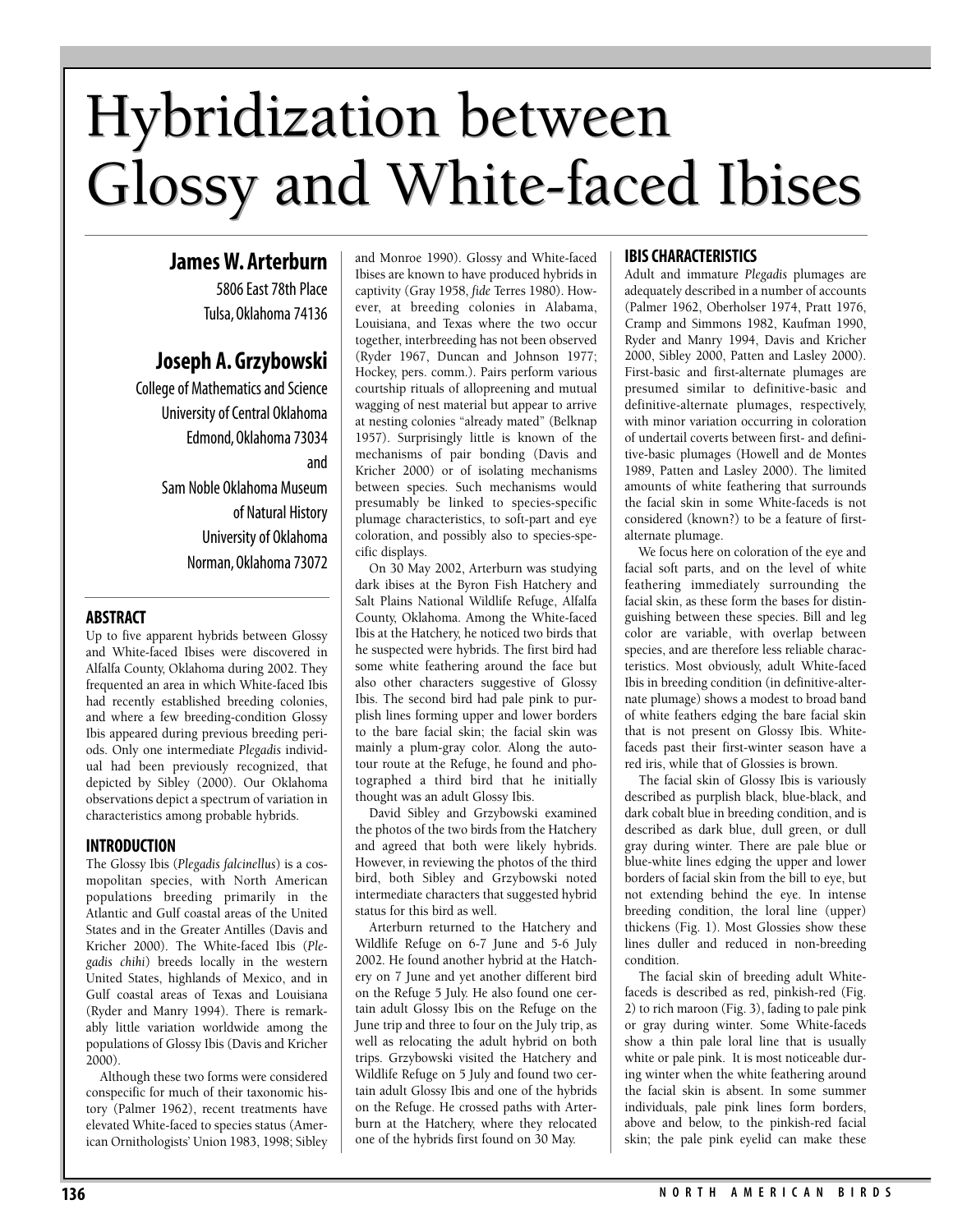

**Figure 1. Typical adult Glossy Ibis in breeding condition at Salt Plains N.W.R., Oklahoma 6 July 2002. The dark brown eye and blue-black facial skin with borders, above and below, of bluish-white lines are characteristic of breeding birds.** *Photograph by James W. Arterburn.*



**Figure 2. Adult White-faced Ibis in breeding condition at Salt Plains N.W.R. 5 July 2002. White feathers surround the facial skin and red eye. The facial skin appears pinkish-red. Note the pale eyelid.** *Photograph by James W. Arterburn.*

lines appear to circle behind the eye and connect (Grzybowski, pers. obs.). In both cases, the pinkish, red or maroon facial skin readily distinguishes these birds as White-faceds.

#### **HYBRID DESCRIPTIONS**

The five birds with intermediate characters described below show a spectrum of variation from a bird very closely resembling an adult Glossy Ibis to one appearing as an off-tone White-faced. The latter may indeed be a variant White-faced.

Three birds depicting clearly intermediate characters are those in Figures 4-7. These birds may be subadults in their first-alternate plumage. Bird A (Figs. 4–5) has a brown to brownish-red eye. The bare facial skin has patches of both dark gray and a plum-purple coloration, the latter intermediate between that found in Glossy and White-faced Ibises. The line forming the upper border to the facial skin is mostly pale blue (as in Glossy), while that forming the lower border contains a pale plum cast (an intermediate coloration). The eyelid is pale, of similar tones to the facial lines. There is some white feathering just above the loral stripe and on the side of the face near the gape (as in White-faced).

Bird B (Fig. 6) also has characteristics of

both species. The eye has several clearly red areas. The facial skin has pink, plum-purple, and gray tones. The lines forming the borders of the facial skin, above and below, are white (suggestive of Glossy). The upper line is thickened (as in Glossy). The lower line extends to just behind the eye. The pale eyelid makes these lines appear as if they extend and meet behind the eye (as in Bird A above). There are also some white feathers on the head just above the loral stripe and on the side of the face near the gape.

The eye of Bird C (Fig. 7) is brown with areas of red. The bare facial skin is a plum-purple coloration with patches of gray. The lines bordering the facial skin are mostly the pale (intermediate) plum coloration, with some whiter and blue-white areas. The upper line thickens somewhat (suggestive of Glossy). Because the eyelid is dark (as in Glossy), the upper and lower lines do not appear to extend and connect behind the eye.

The adult hybrid in Figures 8–9 (Bird D) looks most like a Glossy Ibis. However, it has several clearly red areas in the eye. The facial skin is largely a plum-purple tone approaching, but essentially

duller than, the maroon tones on the bareskin areas of the White-faced Ibis in Figure 3. The lines forming the borders of the facial skin are pale blue and appear very much like those of a Glossy Ibis, the upper thickening somewhat. The eyelid is dark. There is white in some of the feathers on top of the head just above the loral stripe and on the side of the face near the gape.

Bird E (Fig. 10) may be a hybrid or possibly a variant White-faced in retarded first-

alternate plumage. The feathering on the anterior portions of the head shows a few white streaks that may be remnants of first-basic plumage. The facial skin is largely plum-gray, with a few brighter areas of plum coloration characteristic of the intermediates above. The lines forming the borders of the facial skin are a pale plum or pale maroon (the intermediate tone). The upper line thickens (as in Glossy) and is paler than the lower. The eyelid is plum posteriorly, matching the lower borderline, but gray anteriorly. The eye is brown but, upon close inspection, vermiculated slightly with reddish-brown, possibly a condition of retarded juvenile color.

Three of the five intermediates show combinations of red in eyes (of White-faceds) and pale blue in the lines edging the facial skin (of Glossies); in a fourth, the facial lines are whitish. The most diagnostic feature shared by these hybrids is the presence of the plumpurple coloration (uncharacteristic of either White-faced or Glossy) in the facial skin, and/or toning to its pale borderlines. We believe all four of these are hybrids. The plum tone in the eye-lines of bird E is consistent with tones in the other birds. This would suggest hybrid status for this bird as well.

#### **DISCUSSION**

Palmer (1962) suggested, from the occurrences of breeding records, that the Glossy Ibis spread to America from the Old World in the 1800s. Patten and Lasley (2000) discussed this historical spread into Atlantic and Gulf coastal areas of the United States. From these data, it would appear that Glossy and White-faced Ibises were geographically isolated for some time, allowing reproductive isolating mechanisms between these forms to become established.

Patten and Lasley (2000) also depicted the recent increase in extralimital records of Glossy Ibis into the western reaches of the United States beginning in the 1980s and showing an especially pronounced increase beginning in 1998. This is consistent with the recent increase in Glossy Ibis sightings for the southern Great Plains. A bird found by Jo Loyd and Pat Seibert and photographed by Steve Metz in Tulsa County, Oklahoma in October 1991 was only the second Glossy Ibis documented for Oklahoma (Grzybowski 1992). The next to appear were in the spring of 1999, when at least three were noted in the Southern Great Plains Region of Nebraska, Kansas, and Oklahoma (Grzybowski 1999). In 2000, Arterburn discovered several adult Glossy Ibis in counties near the Salt Plains (Kingfisher and Major Counties, Oklahoma)



**Figure 3. Another adult White-faced Ibis in breeding condition at Salt Plains N.W.R. 7 June 2002. Note the bright red eye and rich maroon facial skin of this bird.** *Photograph by James W. Arterburn.*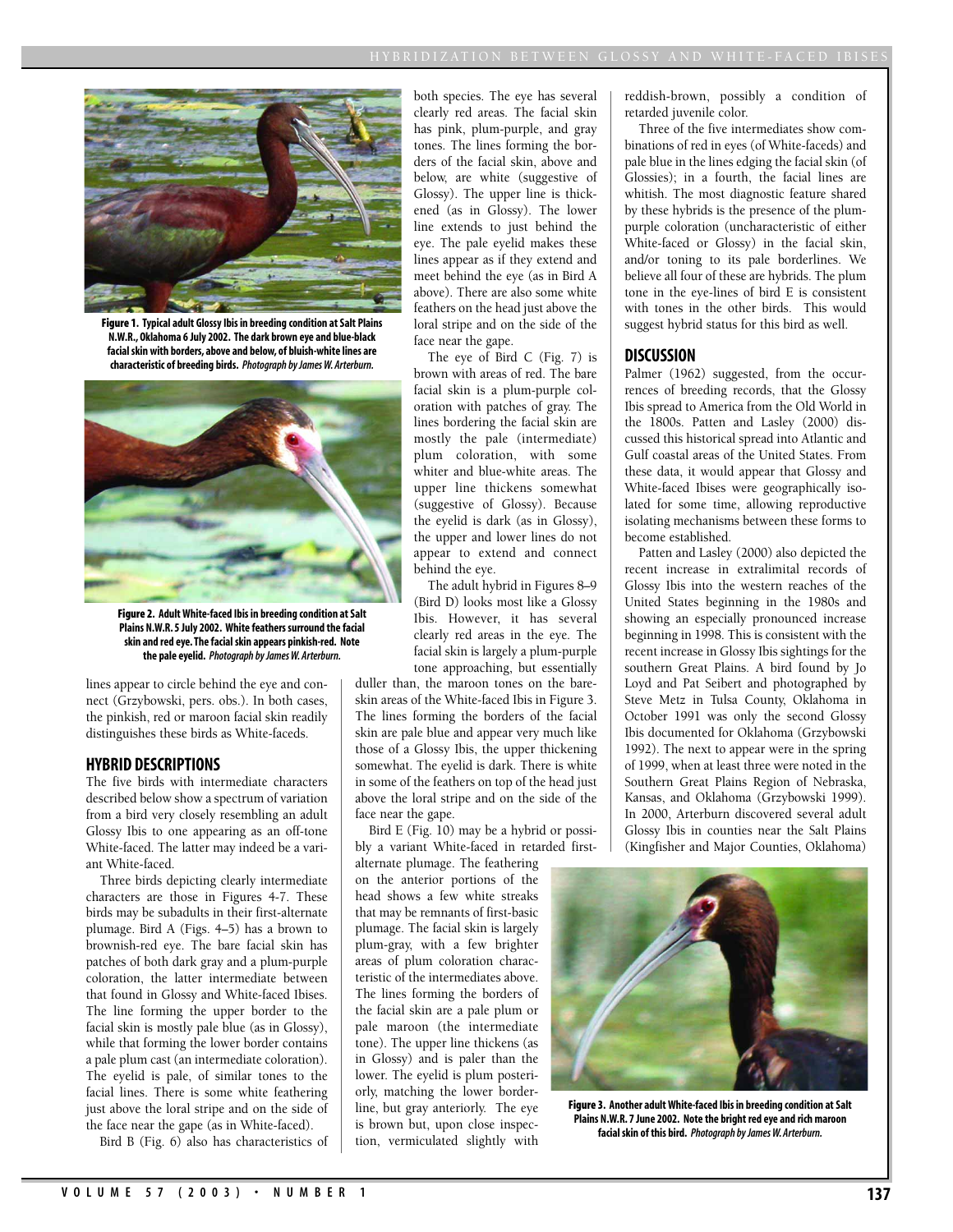

**Figures 4 & 5. Hybrid** *Plegadis* **(possibly subadult) near Salt Plains N.W.R Oklahoma 30 May 2002. Notice the brown to brownish-red eye; facial skin that has pink, plum-purple, and gray patches and pale blue-line borders; and white feathers above the loral stripe and near the gape.** *Photographs by James W. Arterburn.*

during the breeding season.

White-faced Ibis breeds very locally at scattered localities in the Great Plains and Mountain West (Ryder and Manry 1994). The species has long been noted nesting at Cheyenne Bottoms Wildlife Management Area and Quivira National Wildlife Refuge in central Kansas (Thompson and Ely 1989), with one recently documented nesting colony in Meade County, Kansas during 1998 (Flowers 1998).

Concomitant with the increasing extralimital appearances of Glossy Ibis has been the southward expansion in breeding of the White-faced Ibis into Oklahoma. The species was first noted breeding on Ralston Island, Salt Plains National Wildlife Refuge, northcentral Oklahoma in 1995, although several were observed annually during summer on this island since 1992 (Shepperd 1996). During 2000 and 2001, several temporary colonies were observed in Kingfisher and Beaver Counties of northwestern Oklahoma (Arterburn, pers. obs.) and as far south as Tillman County in southwestern Oklahoma (Fazio, Grzybowski, pers. obs.).

Hybridization in the wild between these *Plegadis* ibises has not been observed in several Gulf Coast colonies where both occur

(Belknap 1957, Duncan and Johnson 1977). In Texas, Glossy Ibis was first found nesting at Sundown Island in Matagorda Bay during 1998 by Petra Hockey (pers. comm.) and Brush Freeman. In surveying ibis colonies during 2002 on Matagorda Bay islands, Hockey found approximately 23 Glossy Ibises on nests in among those of White-faced Ibis and other herons and egrets. She scrutinized each dark ibis for signs of possible hybridization but did not find a single odd ibis.

David Sibley (pers. comm.) also studied ibises in the Texas coastal areas and found only one suspected intermediate, a bird depicted in his recent identification guide (Sibley 2000). It shows the same plum cast to the facial

skin and lines as the Alfalfa County birds. No other potential hybrids have been reported to date in the wild.

Why would hybridization occur at the Salt Plains but not apparently on the Texas coast? With isolating mechanisms in place, hybridization should rarely occur. However,

with little knowledge on courtship and possible behavioral cues, little but speculation can be offered. Many waterfowl are genetically compatible, yet comparatively few individuals hybridize because of detailed and stereotyped displays and very discrete male plumages (Mayr 1965). Hybridization at the Salt Plains may be a local phenomenon induced by the relative rarity of Glossy Ibis: an adult Glossy Ibis in Oklahoma would have had few choices other than a White-faced for a mate. Such is the typical condition deduced by Mayr (1965): hybridization between bird species with species-specific courtship displays and extended pair bonds would be likely in a situation of same-species mate scarcity. In Gulf coastal colonies where both species nest, hybrids have not been found (or recognized) to date. This may be due to higher numbers of each species there, making it easier to find a mate of the same type. Alternatively, hybrids may be present but

rare relative to the total populations, making them less likely to be detected. Several authors have suggested that the situation in Gulf coastal colonies needs more study (Ryder and Manry 1994, Patton and Lasley 2000).

Patten and Lasley (2000) anticipated that with the expansion of both White-faced and Glossy Ibises, hybrids would be found. Whether this will be a pattern occurring broadly or one of occasional local occurrence depends presumably in large measure on the effectiveness of current isolating mechanisms. Given that hybrids have been rare to date even when looked for, isolating mechanisms between these species may be effective. We would, thus, predict frequencies of hybridization similar to those for waterfowl, occurring only occasionally where vagrants in breeding condition encounter localized breeding populations of the regionally expected species.



**Figure 6. Hybrid** *Plegadis* **(possibly subadult) near Salt Plains N.W.R 6 June 2002. The eye is mostly red, and the facial skin has pink, plum-purple, and gray coloration. The lines forming the borders of the facial skin are white, the upper line thickening; the pale eyelid makes them appear to connect behind the eye. Also note white feathers above the loral stripe and near the gape.** *Photograph by James W. Arterburn.*



**Figure 7. Hybrid** *Plegadis* **(possibly subadult) at Salt Plains N.W.R 6 July 2002. The eye is brown with patches of red, and the facial skin has plum-purple and gray coloration. The lines forming the borders of the facial skin are mostly plum-purple, with some areas of blue-white (upper) and white (lower), the upper line thickening. Note the eyelids of this bird are dark.** *Photograph by James W. Arterburn.*